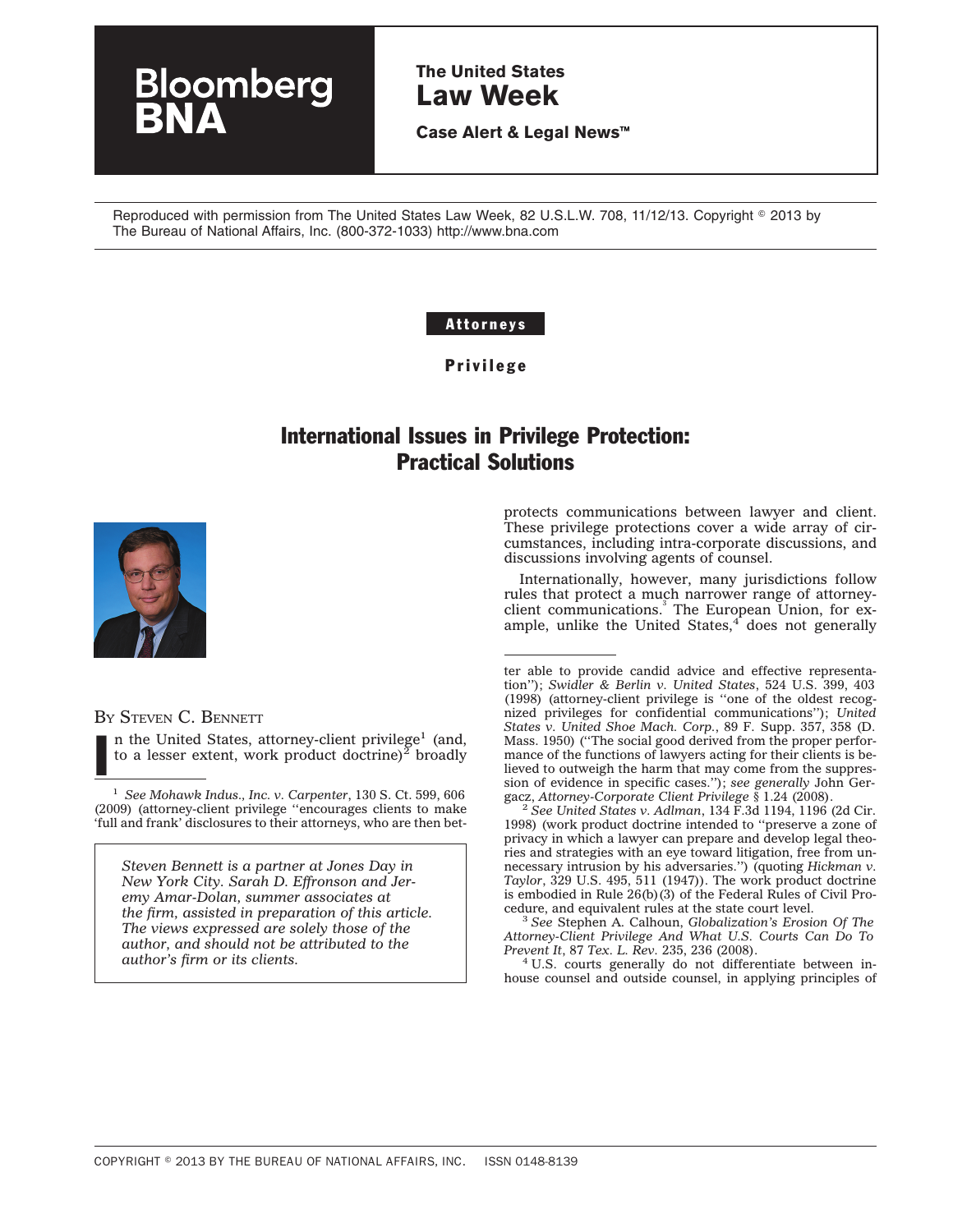recognize privilege<sup>5</sup> for a client's communication with in-house counsel.6 The many differences in protection under foreign attorney-client privilege rules means that attorneys representing multinational clients must take

privilege protection. *See*, *e.g.*, *In re Echostar Comm. Corp.*, 448 F.3d 1294, 1299 (Fed. Cir. 2006) (fact that in-house counsel conducted internal investigation did not render opinions less privileged); *U.S. Steel Corp. v. United States*, 730 F.2d 1465, 1468 (Fed. Cir. 1984) (''retained counsel [and] in-house counsel are [both] officers of the court, are bound by the same Code of Professional Responsibility, and [both] are subject to the same sanctions''); *Allstate Ins. Co. v. Herron*, 393 F. Supp.2d 948, 956 (D. Alaska 2005) (privilege applies with equal force); *Premiere Digital Access, Inc. v. Cent. Tel. Co.*, 360 F. Supp.2d 1168 (D. Nev. 2005) (in-house counsel qualifies as attorney for purposes of privilege); *Ferko v. NASCAR, Inc.*, 218 F.R.D. 125, 139 n.13 (E.D. Tex. 2003) (attorney's status as in-house counsel ''neither dilutes nor waives the privilege''). Nevertheless, activity by in-house counsel may be subject to some heightened scrutiny, for privilege purposes, in certain instances. *See*, *e.g.*, *Financial Tech. Int'l Inc. v. Smith*, 2000 WL 1855131 at \*1 (S.D.N.Y. Dec. 19, 2000) (where in-house counsel had law degree but never applied for admission to the bar, communications not protected by privilege).

<sup>5</sup> There are powerful advocates of expansion of privilege protection in Europe. *See* Memorandum By The Council Of Bars And Law Societies Of Europe (Sept. 2009), www.publications.parliament.uk (organization represents 700,000 European lawyers and recommends: ''The right to consult a lawyer in order to ask advice should always be provided on the basis that the client is assured that what is said to the lawyer, and the advice of the lawyer whether in writing or orally, remain confidential. This is part of fundamental freedoms and rights.''); International Chamber of Commerce, Competition Law And Legal Privilege (June 2006), www.iccwbo.org (noting ''necessity and importance of protecting the confidentiality and the privilege against evidentiary use of communications between a corporation and its legal advisers'' and arguing that the ''right to confidentiality should include company lawyers''); United States Counsel for International Business, Statement on Protecting the Confidentiality of Communications Between a Corporation and a Lawyer Employed by the Corporation (May 2005), www.uscib.org (arguing that ''compliance with the law requires confidential legal advice,'' that ''clients have a fundamental right to obtain confidential legal advice,'' and that ''the right to confidentiality should include

company lawyers''). <sup>6</sup> *See* Peter H. Burkard, *Attorney-Client Privilege In The EEC: The Perspective Of Multinational Corporate Counsel*, 20 Int'l Law. 677, 679 (1986); *see also* European Company Lawyers Association, *Legal Professional Privilege*, www.ecla.org (noting that ''European company lawyers work in very different jurisdictions, despite the fact that there is currently a common roof'' of the EU; on the continent, ''legal professional privilege'' is not the same as the common law privilege; ''it is similar to the duty (and right in some jurisdictions) of the fully qualified attorney or advocate to keep confidential everything he/she learned from the client in relation to providing legal advice''); *id.* (noting that ''the European Commission has, on several occasions, used company lawyers' notes against the client [where] the law was advising in EU competition cases"); ECLA, *Position Paper on Commission's Proposal on the Modernization of the Rules Implementing Articles 81 and 82 of the Treaty & Legal Privilege for In-House Lawyers* at 2-3 (Dec. 2000), www.ecla.eu (arguing that ''communications with inhouse lawyers should receive the same treatment as those of outside counsel,'' because in-house counsel are ''increasingly organized and recognized in the Member States,'' in-house counsel often ''have the same academic legal qualifications,'' and compliance with ''professional standards'' can be achieved either by incorporating in-house lawyers into the bar or ''by creating a separate in-house lawyers professional group'').

special precautions to protect sensitive communications.

#### I. U.S. Privilege Law

In the United States, attorney-client privilege applies to communications made in confidence between attorney and client when the communications concern legal advice.<sup>7</sup> Persons covered include the client, the client's lawyer and agents of the lawyer for purposes of representation.<sup>8</sup> In-house lawyers are also subject to claims of privilege.<sup>9</sup> Corporations, like other clients, may avail themselves of privilege with regard to communications with outside and in-house counsel.<sup>10</sup> In-house counsel may serve as the client when communicating with outside counsel, or as an ''attorney-legal advisor'' when communicating with personnel within the organization."<sup>11</sup> Further, investigators, law clerks and others who assist counsel may come within the protections of the privilege.<sup>12</sup> Moreover, communications among nonattorneys in a corporation may be subject to privilege, if ''made at the direction of counsel, to gather information to aid counsel in providing legal services.''13

Work product, by contrast, generally does not receive full protection unless it involves attorney "opinion."<sup>14</sup>

Counsel J. 343 (2006). <sup>9</sup> *See* Robert J. Anello, *Preserving The Corporate Attorney-Client Privilege: Here And Abroad*, 27 Penn State Int'l L. Rev. 291, 292 (2008) (noting ''well-established'' notion that ''work done by in-house counsel is as deserving of confidentiality protection as the work of outside counsel''); *see also* 1 David M.

<sup>10</sup> Theodore C. Max, *New Developments Influencing New York Evidentiary Law and the In-House Attorney-Client Privilege*, in New Developments In Evidentiary Law In New York 67

<sup>11</sup> *Gucci America, Inc. v. Guess?, Inc., 271 F.R.D. 58, 70* (S.D.N.Y. 2010) (quoting *United States v. ChevronTexaco Corp.*, 241 F. Supp.2d 1065, 1073-74 (N.D. Cal. 2002)); *see id.* (''Communications with in-house counsel in the role of attorney-advisor are afforded the same protection as outside counsel, although communications conveying business (as op-<br>posed to legal) advice are excluded from the privilege.").

<sup>12</sup> See, e.g., Louisiana Mun. Police Employees Ret. Sys. v. *Sealed Air Corp.*, 253 F.R.D. 300, 311 (D.N.J. 2008); *Lugosch v. Congel*, 2006 BL 33059 at \*47 (N.D.N.Y. Mar. 7, 2006); *In re Grand Jury Subpoenas dated March 24, 2003*, 265 F. Supp.2d

<sup>13</sup> In re Copper Mkt. Antitrust Litig., 200 F.R.D. 213, 218 (S.D.N.Y. 2001).

<sup>14</sup> See Madanes v. Madanes, 199 F.R.D. 135, 150 (S.D.N.Y. 2001) (''Work product material that does not involve an attorney's thought process may be ordered produced if the discovery party demonstrates a 'substantial need[.]' . . . By contrast, opinion work product enjoys a near absolute immunity[.]'') (quotations omitted); *Astra Aktiebolag v. Andrx Pharm., Inc.*, 208 F.R.D. 92, 104 (S.D.N.Y. 2002) (potentially discoverable factual material must be distinguished from ''mental impressions, conclusions, or legal theories of a party's attorney or

<sup>7</sup> *See* Joseph Pratt, *The Parameters of the Attorney-Client Privilege for In-House Counsel at the International Level: Protecting the Company's Confidential Information*, 20 NW. J.

<sup>&</sup>lt;sup>8</sup> See Lonnie T. Brown, Jr., *Reconsidering The Corporate Attorney-Client Privilege: A Response To The Compelled-Voluntary Waiver Paradox*, 34 Hofstra L. Rev. 897 (2006); Christopher Scott D'Angelo & Robert P. Blood, *The Scope And Use Of The Attorney-Client Privilege In The U.S. And Its Applicability To Communications At Home And Abroad*, 73 Def.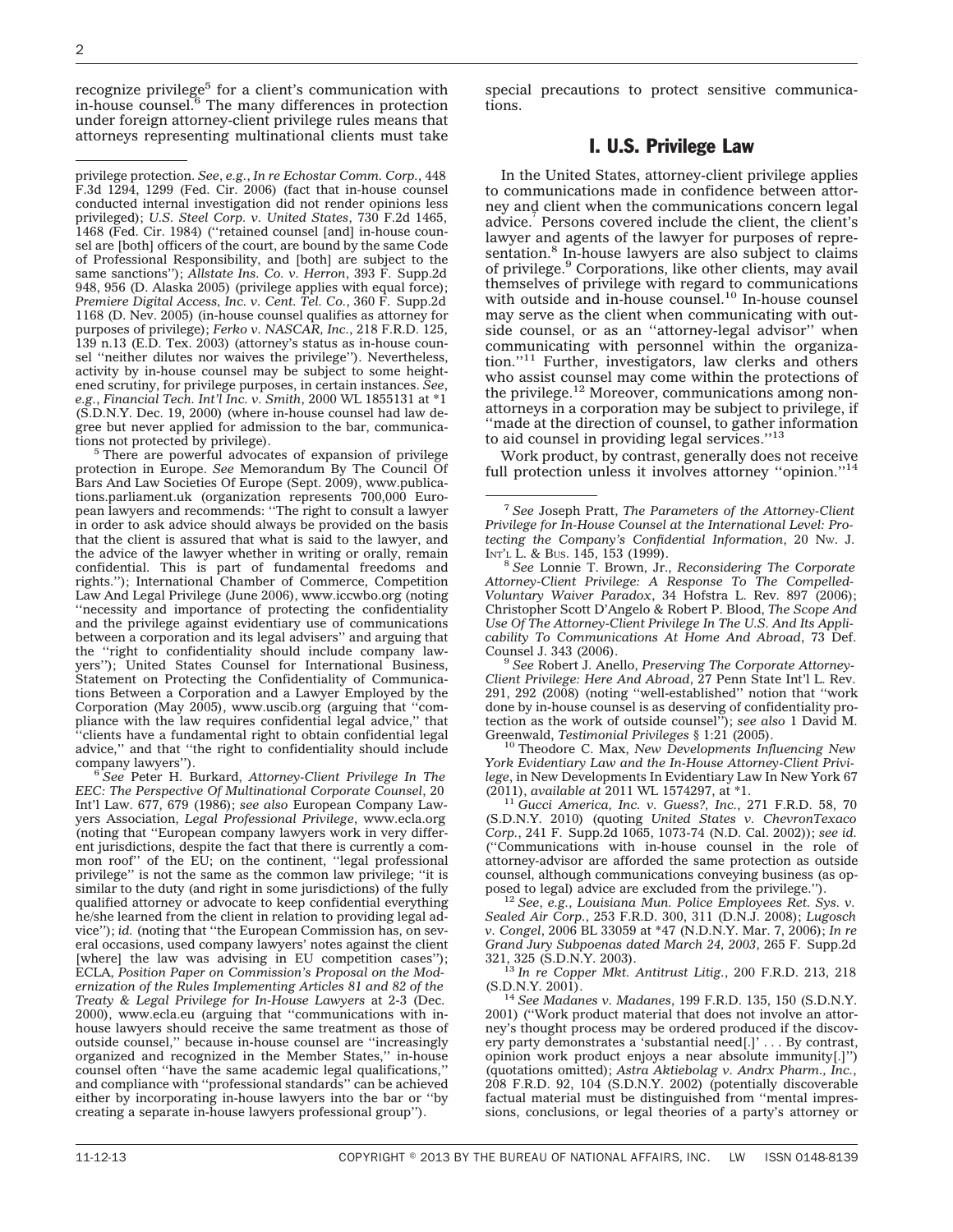Further, documents prepared in the ''ordinary course of business,'' or that would have been prepared absent the prospect of litigation, receive no protection.15 Yet, work product (like attorney-client privilege) may protect work performed by investigators or paraprofessionals "enlisted by legal counsel" to "aid counsel in preparation for litigation.''16 Indeed, the protection may apply to work product produced by a client at the direction of counsel.<sup>17</sup> Neither the work product doctrine, nor attorney-client privilege, however, can protect ''underlying facts" from disclosure.<sup>18</sup>

#### II. International Privilege Rules

Although almost every foreign jurisdiction recognizes attorney-client privilege in some form, the scope of protection can vary significantly.19 In some instances, the scope of foreign privilege protection may actually exceed U.S. protection.<sup>20</sup> Perhaps the greatest difference between the scope of protection in the

<sup>15</sup> See William. A. Gross Constr. Assoc., Inc. v. American

*Mfr. Mut. Ins. Co.*, 262 F.R.D. 354, 360 (S.D.N.Y. 2009). <sup>16</sup> *Costabile v. Westchester*, 254 F.R.D. 160, 164 (S.D.N.Y. 2008); *see also SEC v. Strauss*, 2009 WL 3459204 at \*6

(S.D.N.Y. 2009). <sup>17</sup> *See*, *e.g.*, *Gucci America, Inc. v. Guess?, Inc.*, 271 F.R.D. 58, 74 (S.D.N.Y. 2010) (citing *Kayata v. Foote, Cone & Beling Worldwide, LLC*, 2000 BL 1573 at \*2-3 (S.D.N.Y. Apr. 26, 2000) and other authority). <sup>18</sup> *See SR Int'l Bus. Ins. Co. v. World Trade Center Prop.*

*LLC*, 2002 WL 1455346 at \*4 (S.D.N.Y. July 3, 2002); *see also Upjohn Co. v. United States*, 449 U.S. 383, 396 (1981) (client ''may not refuse to disclose any relevant fact within his knowledge merely because he incorporated a statement of such fact into his communication to his attorney''). <sup>19</sup> *See* Edward J. Imwinkelried, *The New Wigmore: A Trea-*

*tise On Evidence: Evidentiary Privileges*, § 12.2.1 (2013) (noting nations with fewer privileges than U.S. law, such as England and Ireland, and nations with a wider array of privileges, such as Germany and France); Mark Kachner & Irfan Lateef, *Be Careful What You Write: Attorney-Client Privilege For International Businesses*, IBA Int'l Litig. News 22 (May 2012) (''some countries do not recognize privilege at all''); Lawtown P. Cummings, *Globalization And The Evisceration Of The Corporate Attorney-Client Privilege: A Re-Examination Of The Privilege And A Proposal For Harmonization*, 76 Tenn. L. Rev. 1, 15-16 (2008) (contrasting common law and civil law approaches to attorney-client privilege); James E. Moliterno & George C. Harris, Global Issues In Legal Ethics 115 (2007).

<sup>20</sup> See Alan S. Gutterman & Robert L. Brown, 1 Going *Global: A Guide To Building An International Business* § 16:30 (2011); Roger C. Park, *An Outsider's View Of Common Law*

United States and abroad relates to communications with in-house counsel. In the United States, confidential communications between corporate employees and inhouse counsel regarding legal advice are generally afforded the same attorney-client and work product protections as those involving outside independent coun- $\text{sel.}^{21}$ 

In foreign jurisdictions, wide variation may apply to protection of communications between employees and in-house counsel.22 For instance, the Court of Justice of the European Union has held that privilege does not extend to in-house counsel.<sup>23</sup> Moreover, only a minority of EU countries recognize attorney-client privilege for inhouse counsel.<sup>24</sup> This limit on protection for communi-

<sup>21</sup> See Louise L. Hill, *Disparate Positions On Confidentiality and Privilege Across National Boundaries Create Danger and Uncertainty for In-House Counsel and Their Clients*, 87- 1st Corp. Prac. Ser. (BNA), at A-127 (2007) (citing *Upjohn Co.*

<sup>22</sup> See Joseph Pratt, *The Parameters Of The Attorney-Client Privilege For In-House Counsel At The International Level: Protecting The Company's Confidential Information*, 20 Nw. Int'l L.& Bus. 145 (1999). The EU view of legal professional privilege, for example, generally encompasses: ''(i) all preparatory documents internal to the undertaking drawn up exclusively for the purpose of seeking legal advice from an independent lawyer entitled to practices his profession in one of the Member States in the exercise of the rights of defence; and (ii) all written communications emanating from such a lawyer for the purpose and in the interests of the client's defence, as well as (iii) all internal notes which are confined to reporting the text or the content of these written communications.'' Michael J. Friese, *The Development of General Principles for EU Competition Law Enforcement: The Protection of Legal Professional Privilege*, at 8 (2011), www.papers.ssrn.com (citing and explaining authorities). <sup>23</sup> *See Akzo Nobel Chems. Ltd. v. European Commission*,

Case No. C-550/07P (ECJ 2010) (privilege inapplicable where in-house counsel ''does not enjoy the same degree of independence from his employer as a lawyer working in an external law firm does in relation to his client''); *see also European Renewable Energies Federation ASBL v. European Commission*, Joined Case Nos. C-74/10 P & C-75/10 (ECJ 2010) (requirement of independent status is based on conception of lawyer's role as collaborating in administration of justice); *Hilti Aktiengesellschaft v. European Commission*, Case No. T-30/89 (Ct. of First Instance 1990) (independent lawyer means an ''external'' lawyer); *Australia Mining & Smelting Eur. Ltd. v. European Commission*, Case No. 155/79 (ECJ 1983) (privilege not available in competition law investigation where lawyer was ''bound to the company by a relationship of employment''). Indeed, in some instances, in-house counsel need not be licensed at all. *See Anwar v. Fairfield Greenwich Ltd.*, 2013 WL 3369084 at \*2 (S.D.N.Y. July 8, 2013) (under Dutch law, inhouse counsel need not be licensed; no recognized Dutch privilege for unlicensed lawyers).

privilege for unlicensed lawyers). <sup>24</sup> *See Shire Dev. LL v. Cadila Healthcare Ltd.*, 2012 WL 2564134 at \*5 (D. Del. June 28, 2012) (noting that ''economic dependence and close ties'' with employer means that in-house lawyer does not ''enjoy the level of professional independence'' required to justify extension of privilege); Robert G.

other representative''); *United States v. Dist. Council of Carpenters*, 1992 WL 208284 at \*10 (S.D.N.Y. Aug. 18, 1992) (opinion work product includes ''[h]ow a party, its counsel and agents choose to prepare their case''); *see also In re Initial Pub. Offering Sec. Litig.*, 249 F.R.D. 457, 459 (S.D.N.Y. 2008) (noting that ''factual material, including the result of a factual investigation,'' may fall within work product protection, even if not opinion work product). Rule  $26(b)(3)(A)(ii)$  of the Federal Rules of Civil Procedure permits discovery of such information where a party ''shows that it has substantial need for the materials to prepare its case and cannot, without undue hardship, obtain their substantial equivalent by other means.'' *See National Congress for Puerto Rican Rights v. City of New York*, 194 F.R.D. 105, 110 (S.D.N.Y. 2000) (''substantial need'' exists where information sought is ''essential'' to the party's position); *see also Weist v. E.I. DuPont de Nemours & Co.*, 2010 BL 50931 at \*3 (W.D.N.Y. Mar. 9, 2010) (substantial need shown where witnesses "no longer available" or reachable "only with difficulty").

*Evidence*, 96 Mich. L. Rev. 1486, 1500 (1998) (rules of privilege ''sometimes sweep more broadly on the Continent than in the United States''); *see also In re Teleglobe Comm. Corp.*, 392 B.R. 561 (Bankr. D. Del. 2008) (noting that Canadian solicitorclient privilege is ''as close to absolute as possible,'' while U.S. privilege may involve balancing of interests in particular case); *Duplan Corp. v. Deering Milliken, Inc.*, 397 F. Supp. 1146, 1170 (D.S.C. 1979) (implying privilege protection for French patent agents, based on duty to "preserve the secrecy of certain confidential communications").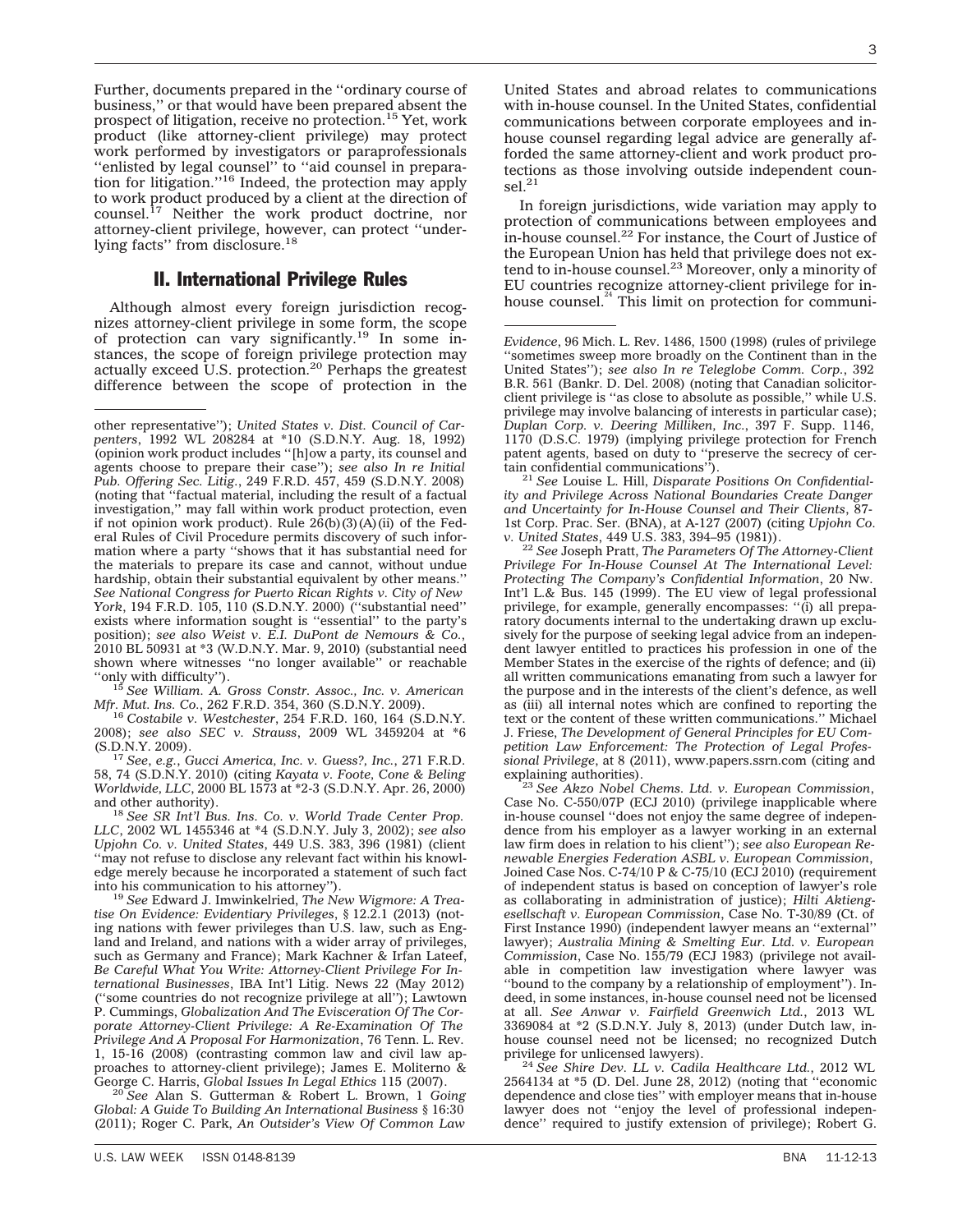cations with in-house counsel proceeds on the view that in-house attorneys do not possess the necessary independence from their clients to entitle them to privilege protection.25 The ''precise legal boundaries'' of privilege protection, however, vary within EU member states, and between the member states and pan-EU institutions.<sup>26</sup> In some jurisdictions, moreover, some form of protection against production of confidential client information may apply; but U.S. courts do not necessarily view such protection as a form of ''privilege.''27

### III. Interaction Between U.S. And International Privilege Law

Companies operating outside the United States are generally subject to the laws of the applicable jurisdiction (even if they may also be subject to U.S. law). Thus, for example, U.S. companies acting in the EU are generally subject to EU privilege laws and must recognize that communications accorded protection under U.S. privilege law may find protection in the EU.28 If disclosure occurs in an EU proceeding, a U.S. court may later find that the company has lost privilege protection for those communications.29 A U.S. court could hold that, by acting within a jurisdiction with narrow privilege

<sup>25</sup> See Beth S. Rose, Sam Khichi & Micelle T. Quinn, *Challenges For In-House Counsel In Multinational Corporations: Preserving The Attorney Client Privilege In The Aftermath Of Akzo Nobel Chemicals Ltd. v. European Commission*, www.n-

<sup>26</sup> See Laila Abou-Rahme & Richard Hornshaw, 'Akzo No*bel': Implications For American Lawyers*, N.Y.L.J., Jan. 13,

2011, www.law.com. <sup>27</sup> *See Gucci America, Inc. v. Guess?, Inc.*, 271 F.R.D. 58, 67 (S.D.N.Y. 2010) (''[A] professional secrecy obligation is not an evidentiary privilege—a critical distinction.'') (citing *Bristol-Myers Squibb Co. v. Rhone-Poulenc Rourer, Inc.*, 1998 WL 158958 at \*3 (S.D.N.Y. Apr. 2, 1998)); *In re Rivastigimine Patent Litig.*, 239 F.R.D. 357 (S.D.N.Y. 2006) (''[p]rofessional secrecy obligations'' fail to meet the ''classical formulation'' of the attorney-client privilege); *but see Astra Aktiebolag v. Andrx Pharm., Inc.*, 208 F.R.D. 92, 99 (S.D.N.Y. 2002) (where German courts ''may not compel'' patent attorney or agent to disclose communications, limitation ''suffices'' to establish

privilege). <sup>28</sup> *See* John Gergacz, *Privileged Communications With In-House Counsel Under The United States And European Community Law: A Proposed Re-Evaluation Of The Akzo Nobel Decision*, 42 Creighton L. Rev. 323 (2009). <sup>29</sup> *See* Suyong Kim & Matthew Levitt, *Legal Professional*

*Privilege Under European Union Law—Navigating The Unresolved Questions Following The Akzo Judgment*, 99 Antitrust & Tr. Reg. Rep. 565 (2010) (noting ''unresolved question'' whether waiver may occur," given "uncertainty regarding the level of compulsion required to avoid the waiver of privilege''); *see also* Andrew R. Nash, *In-House But Out In The Cold: A Comparison Of The Attorney-Client Privilege In The United States And European Union*, 43 St. Mary's L.J. 453, 489 (2012) (''The inapplicability of the privilege in an EU proceeding could be interpreted as a waiver of the privilege in a corollary case in the United States.''). The rule outlined in *In re Vitamins Antitrust Litig.*, 2002 U.S. Dist. LEXIS 25789 (D.D.C. Feb. 7, 2002), to the effect that compelled disclosure does not constirules, the company loses any reasonable expectation of confidentiality.30

In cases with international dimensions, $31$  U.S. courts generally defer to the law of the country that has the ''predominant'' or ''most direct and compelling interest'' in determining whether communications are privileged.<sup>32</sup> For work product issues, however, U.S. courts generally view the issue as procedural, and thus exclusively subject to the rules of the forum.<sup>33</sup>

The generally recognized standard in cases involving choice-of-law analysis (regarding attorney-client privilege) is that ''any communications touching base with the United States will be governed by the federal discovery rules [including the U.S. formulation of the attorney-client privilege,] while any communications related to matters solely involving [a foreign country] will be governed by the applicable foreign statute."<sup>3</sup> This ''touching base'' analysis depends greatly on the facts of each case," and (as an alternative) may involve a form of ''comity'' analysis.36 Courts using the ''touch-

France). <sup>31</sup> The question of applicable privilege rules, in federal question cases, is governed by ''principles of common law.'' *See* Fed. R. Evid. 501; *Golden Trade S.r.L. v. Lee Apparel Co.*,

<sup>32</sup> See Astra Aktiebolag v. Andrx Pharm., Inc., 208 F.R.D. 92, 98 (S.D.N.Y. 2002); *see also* Robert A. McFarlane, *The Effect of International Comity on the Application of the Attorney-Client Privilege and Foreign Privilege Laws in U.S. Patent Litigation*, 23 *Santa Clara Computer & High Tech.*, L.J. 667, 676 (2007). <sup>33</sup> *See Gucci America, Inc. v. Guess?, Inc.*, 271 F.R.D. 58, 73

(S.D.N.Y. 2010) (because the work product doctrine is ''procedural in nature,'' the ''rules of the forum court apply and it is therefore not subject to a choice of law analysis'') (citing

cases). <sup>34</sup> *Golden Trade, S.r.L. v. Lee Apparel Co.*, 143 F.R.D. 514, 520 (S.D.N.Y. 1992); *see also Anwar v. Fairfield Greenwich Ltd.*, 2013 WL 3369084 at \*1 (S.D.N.Y. July 8, 2013) (applying

<sup>35</sup> See Gucci America, Inc. v. Guess?, Inc., 271 F.R.D. 58, 67 (S.D.N.Y. 2010) (''analysis is fact-specific''); Bernd Honsel et al., *Privileges and Protections—Attorney Client Privilege*, 1 Successful Partnering Between Inside And Outside Counsel § 23:22 (2012) (same).

<sup>36</sup> See 2M Asset Mgmt, LLC v. NetMass, Inc., 2007 WL 666987 at \*3 (E.D. Tex. Feb. 28, 2007) (noting alternative approach, ''grounded in comity''); *VLT Corp. v. Unitrode Corp.*, 194 F.R.D. 8, 16 (D. Mass. 2000) (suggesting that test should include traditional balancing of comity factors, to determine which sovereign has the ''most direct and compelling interest'' in the issue, and defer to the law of the foreign sovereign ''unless that law is clearly inconsistent with important policies embodied in federal law''); *Bayer AG v. Barr Labs. Inc.*, 33

Morvillo & Robert J. Anello, *Attorney-Client Privilege in International Investigations*, N.Y. L.J., Aug. 5, 2008, www.law.com (''many foreign governments believe that in-house counsel lack the independence required to provide privileged legal advice;'' and ''the legal culture in foreign countries often dictates a sharp distinction between in-house and outside counsel [in

tute a waiver of privilege, arguably comes into play. In that event, a court would have to determine whether the compulsion was backed by sanctions for non-compliance, and whether the producing party had properly objected to the compelled production. See id.

<sup>&</sup>lt;sup>30</sup> See Josephine Carr, *Are Your International Communications Protected?*, 14:6 ACCA Docket 32 (1996); *see also Louis Vuitton Malletier v. Doone & Bourke, Inc.*, 2006 U.S. Dist. LEXIS 87096 (S.D.N.Y. Nov. 30, 2006) (plaintiff waived privilege where it had ''no reason to believe that there was any expectation by the participants that confidentiality could be maintained in the face of French law''); *but see Renfield Corp. v. E. Remy Martin & Co.*, 98 F.R.D. 442 (D. Del. 1982) (because French in-house counsel served in ''functional equivalence'' of U.S. in-house counsel, privilege protected, despite location in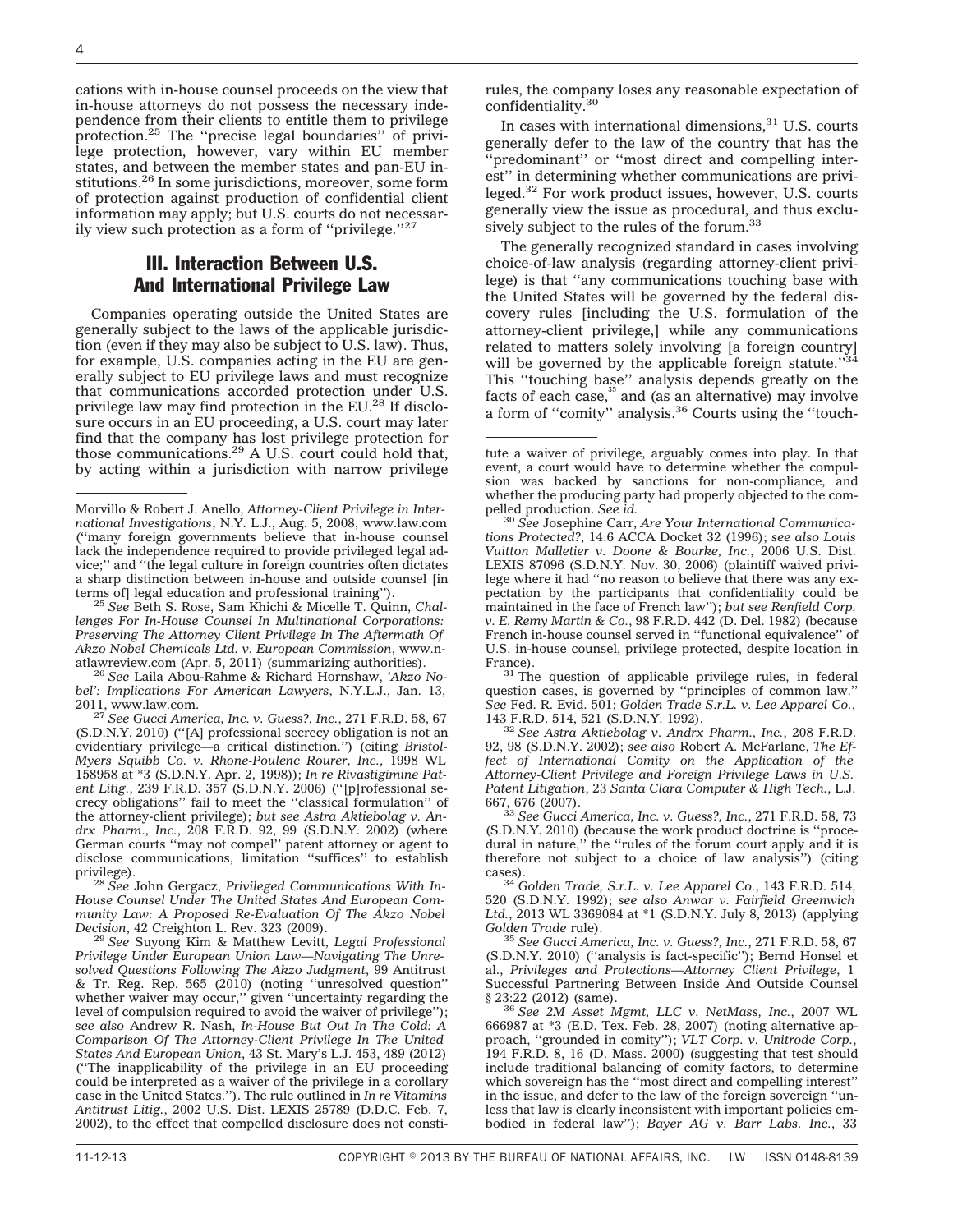ing base" analysis exercise discretion,<sup>37</sup> and may consider a number of factors, including whether the relevant communications involved U.S. attorneys, whether the client was a U.S. resident attempting to protect a U.S. right, and whether the actions at issue took place in the United States.<sup>38</sup> Even where communications ''involve foreign attorneys or a foreign proceeding,'' U.S. privilege may apply, so long as a ''more than incidental connection" to the United States exists,<sup>39</sup> or where the intersection between limited foreign privilege and broad U.S. discovery might produce an unfair result.<sup>40</sup>

If communications neither ''touch base'' with the United States nor implicate U.S. public policy, a U.S. court will often apply the privilege law of the relevant<br>foreign jurisdiction.<sup>41</sup> The application of foreign privilege law can lead to varying results, given the complexities in determining the law of the applicable country.<sup>42</sup> Many cases applying this analysis have involved patents, as patents are commonly litigated and often involve foreign parties whose home countries have adopted varying privilege rules with respect to communications with patent agents.<sup>43</sup> A minority of U.S. courts

<sup>38</sup> Robert J. Annello, *Preserving the Corporate Attorney-Client Privilege: Here and Abroad*, 27 Penn St. Int'l L. Rev. 291,

<sup>39</sup> *Gucci America, Inc. v. Guess?, Inc., 271 F.R.D. 58, 65* (S.D.N.Y. 2010) (quotation omitted); *see id.* at 67 (''touch base'' analysis ''must not necessarily be focused on where particular documents are located, or even where a particular person is situated at the time the communication is sent or received''); *Astra Aktiebolag v. Andrx Pharm., Inc.*, 208 F.R.D. 92, 98 (S.D.N.Y. 2002) (jurisdiction with predominant interest is either ''the place where the allegedly privileged relationship was entered into or the place in which that relationship was centered at the time the communication was sent'') (quotation

omitted). <sup>40</sup> *See Astra Aktiebolag v. Andrx Pharm., Inc.*, 208 F.R.D. 92, 102 (S.D.N.Y. 2002) (recognizing that ''vastly different discovery practices'' in Korea, which permit only ''minimal'' discovery, would mean that documents, otherwise not privileged under Korean law, would not be discoverable; thus, ''to apply Korean privilege law, or the lack thereof, in a vacuum without taking account of the very limited discovery provided in Korean civil cases—would offend the very principles of comity that choice-of-law rules were intended to protect''). <sup>41</sup> *See* David S. Jones, *The Privilege Stops At The Border,*

*Even If A Communication Keeps Going*, 8 So. Carol. J. Int'l L. & Bus. 298, 314 (2012) (summarizing approaches of First and Second Restatements of Conflict of Laws regarding determinations of privilege protection).

<sup>42</sup> See Robert A. McFarlane, *The Effect Of International Comity On The Application Of The Attorney-Client Privilege And Foreign Privilege Laws In U.S. Patent Litigation*, 23 Santa Clara Computer & High Tech L.J. 667, 679 (2007) (noting ''complex analysis,'' ''varying results, '' and ''expensive discov-

ery disputes''). <sup>43</sup> *See* Michael Edward McCabe, Jr., *Attorney-Client Privilege And Work-Product Immunity In U.S. Patent Litigation*, in Vincent S. Walkowiak (ed.), *The Attorney-Client Privilege In Civil Litigation* at 476 (2008) (noting that, in many foreign countries, patent agents are not licensed attorneys, and thus privilege may not apply); *see also Willemijn Houdster-*

have suggested that foreign patent agents are never<br>subject to privilege protection.<sup>44</sup> Yet, the "weight of authority'' is to the contrary, and, where foreign law accords privilege to a patent agent's communications, then, as a matter of comity it may be respected unless an "overriding" U.S. policy intervenes.<sup>45</sup> Further, a patent agent supervised by a U.S. attorney during the course of communications may be subject to privilege protection.46

#### IV. Practical Suggestions

Given the complexities of privilege issues, the following suggestions are neither prescriptive, nor exhaustive. Each corporation must examine its own circumstances, to consider its needs and resources, in adopting and implementing policies regarding privilege protection. In determining priorities, the company may wish to consider: What are the most common forms of matters that may involve privileged communications? What are the most common forms of civil litigations or government investigations the company faces? Where, in the past, might the company have done a better job of protecting privileged communications? What are the easiest, cheapest, fastest, most effective means to improve the company's ability to protect privilege?

**A. Education and Awareness.** Recognize that different privilege rules may apply in different jurisdictions (and may be applied in different ways by various government authorities). Identify potentially applicable regulating jurisdictions, and review applicable privilege<br>law.<sup>47</sup> Seek local legal advice where necessary. " Edu-

client privilege''). <sup>44</sup> *See In re Rivastigimine Patent Litig.*, 239 F.R.D. 351, 356 n.10 (S.D.N.Y. 2006) (noting that "[m]ore recent authority re-<br>jects this proposition").<br> $^{45}$  See a.g.s. Figgi Itd. W. Dr. Beddy's Lebe Inc. 406

jects this proposition''). <sup>45</sup> *See*, *e.g.*, *Eisai Ltd. v. Dr. Reddy's Labs., Inc.*, 406 F. Supp.2d 341, 343 & n.2 (S.D.N.Y. 2005) (Japanese legal professionals known as ''benrishi,'' essentially acted as patent agents, but Japanese law accords privilege to their communications); *but see Alpex Computer Corp. v. Nintendo Co.*, 1992 WL 51534 (S.D.N.Y. Mar. 10, 1992) (declining to interpret Japanese law as containing privilege protection for ''benrishi'' communications); *see generally* James N. Willi, *Proposal For A Uniform Federal Common Law Of Attorney-Client Privilege For Communications With U.S. And Foreign Patent Practitioners*, 13 Tex. Intell. Prop. L.J. 279 (2005).

<sup>46</sup> *See In re Rivastigimine Patent Litig.*, 239 F.R.D. 351, 360 (S.D.N.Y. 2006) (remanding to Magistrate Judge for clarification) *In re Rivastigimine Patent Litig.*, 2005 WL 2319005 at \*5 (S.D.N.Y. Sept. 22, 2005) (privilege may ''hinge on whether the patent agent or other non-attorney was assisting an attorney in communications with a client,'' but privilege would not apply where agent was "merely acting as a conduit for information, as in "simply convey[ing] client data to the patent office").

<sup>47</sup> Summaries of world variations in privilege law appear in many places. *See*, *e.g.*, Lex Mundi, *In-House Counsel And The Attorney-Client Privilege* (2007), www.lexmundi.com (summarizing privilege law in more than 150 national and local juris-

U.S.P.Q. 1655 (S.D.N.Y. Dec. 16, 1994) (applying comity analy-

sis).37 *See Madanes v. Madanes*, 199 F.R.D. 135, 145 (S.D.N.Y. 2001) (''Whether foreign law should play a role in defining the contours of the attorney-client privilege in any given case is a determination within the sound discretion of the court.'') (cit-

*maatschaapij BV v. Apollo Computer Inc.*, 707 F. Supp. 1429, 1444 n.21 (D. Del. 1989) (noting that patent agents in Europe ''with rare exceptions, have no legal training and are not members of the bar''); *see generally* Daiske Ooshida, *The Applicability Of The Attorney-Client Privilege To Communications With Foreign Legal Professionals*, 66 Fordham L. Rev. 209, 211 (1997) (noting advisory role of legal professionals who are not ''lawyers'' in many foreign systems, who ''act as attorneys for all purposes relevant to the policies underlying the attorney-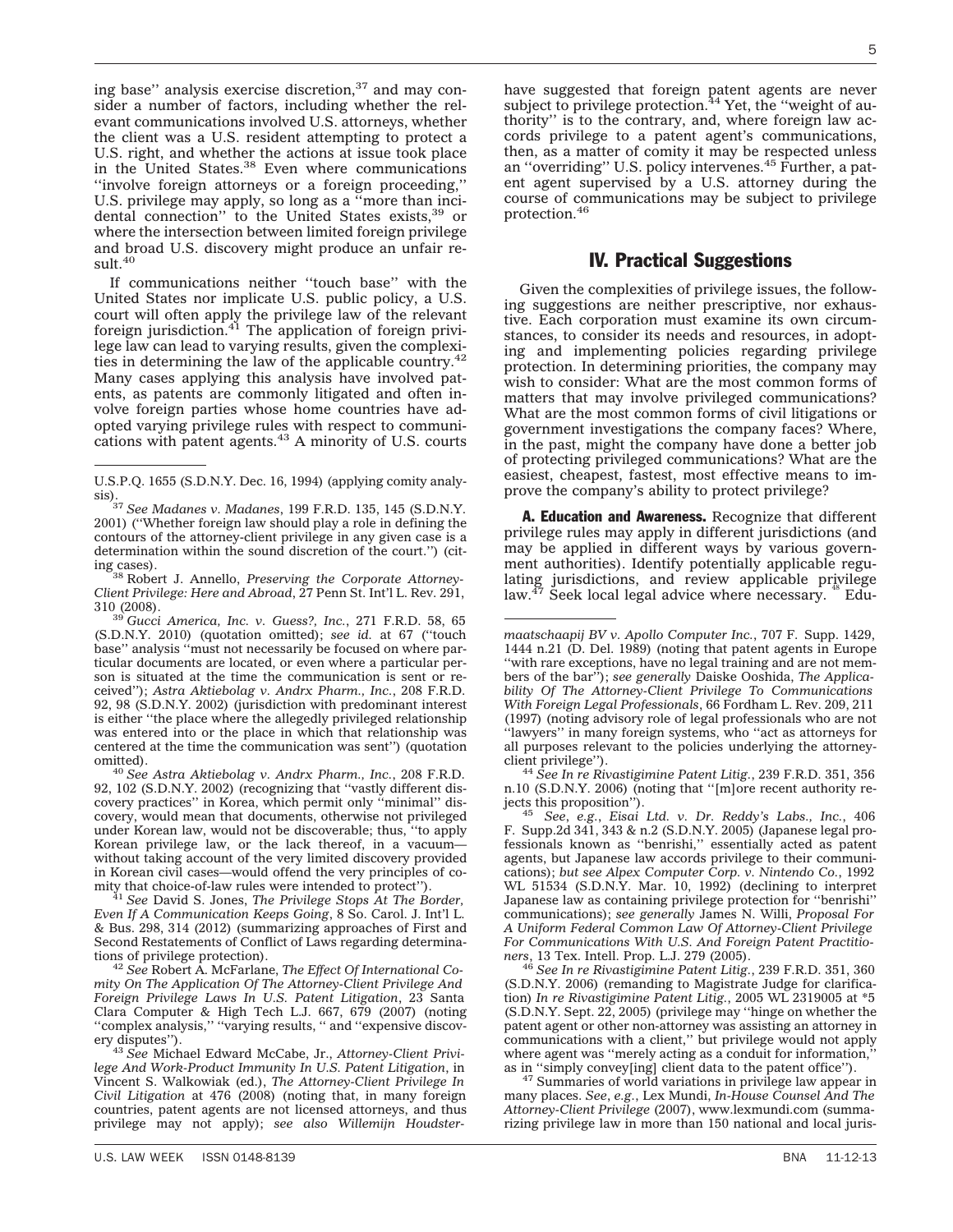cate managers and staff regarding the scope of privilege protection, and best practices for maintaining privilege.

Review company compliance and document management policies to ensure that they comport with the company's practices regarding privilege protection. Consider whether separate policies should apply to communications with counsel in certain jurisdictions, based on differences in privilege law.49

**B. Contracting.** Although choice of law and choice of forum solutions cannot solve all problems of privilege protection, they are among the easiest and cheapest methods of risk control. Consider language in contracts that specifies choice of law in the dispute resolution section. Reference jurisdictions that offer the appropriate privilege protection to meet the company's needs. Contracts might also state that, in the event of any dispute, persons acting in the capacity of counsel will be accorded the highest form of privilege otherwise available to any party to the transaction. Similar language might apply to the company's human resources contracts and employee policy manuals.

Consider the use of alternative dispute resolution, as a means to help avoid conflicts issues. ADR neutrals may have more flexibility than courts in applying a "most favored nations" form of privilege protection

C. Corporate Counsel Operations. The structure and operations of a general counsel's office should aim (as a primary goal) on maximizing privilege protection.<sup>51</sup> The company may adopt specific rules regarding creation, identification and distribution of confidential communications. Written communications should be clearly marked as "privileged," where appropriate.<sup>52</sup> Segregate privileged communications from business

*flict In Confidentiality: How E.U. Laws Leave In-House Counsel Outside The Privilege*, 38 Int'l Law. 35, 54 (Spring 2004) (noting "concern for multinational entities that use in-house counsel in Europe").

<sup>50</sup> Javier Rubinstein & Britton B. Guerrine, *The Attorney-Client Privilege And International Arbitration* at 10 (2012), www.kluwerarbitration.com (suggesting that arbitration tribunal could use ''most favored nation'' system of privilege protection, to "avoid the prospect of defeated expectations" on one side or the other).

<sup>51</sup> See E. Norman Veasey & Christine T. DiGuglielmo, *The Tensions, Stresses, And Professional Responsibilities Of The Lawyer For The Corporation*, 62 Bus. Law. 1, 33 (2006) (suggesting that hierarchical structure and increased consultation with outside counsel may help enable the general counsel to

ensure that professional independence is maintained). <sup>52</sup> *See* J. Triplett Mackintosh & Kristen M. Angus, *Conflict In Confidentiality: How E.U. Laws Leave In-House Counsel Outside The Privilege*, 38 Int'l Law. 35, 53 (2004) (suggesting use of ''privilege'' label as means to remind employees of nature of communication, and as means to demonstrate intention to protect confidentiality). The ''privileged'' marking may be communications. Tag or store privileged documents in separate files, to ensure easy identification and avoid mistaken distribution.

Establish policies regarding creation and distribution of privileged communications. For certain purposes, oral legal advice may be preferable. ''Do not forward'' notices (or technology solutions) may be used to ensure that privileged communications are sent to authorized recipients only.<sup>53</sup>

**D. Internal Investigations.** Pay special attention to the problem of internal investigations at the company. <sup>6</sup> Often, given the volume of materials, and the need to identify witnesses and other sources of information, inhouse counsel necessarily must be involved in the process.<sup>55</sup> Such investigations, moreover, often serve as the precursors to (or operate in parallel to) government regulatory investigations. In the EU, a practice known as "dawn raids" has developed,<sup>56</sup> in which regulators (chiefly in the antitrust/competition area) may descend upon a company's offices and seize records.<sup>57</sup>

In this situation, the presence of documentation at the location of the seizure risks exposure of otherwise privileged information to the vagaries of government<br>regulator views on privilege.<sup>58</sup> Sensitive information

16, 2013). <sup>54</sup> *See* Lucian E. Dervan, *International White Collar Crime And The Globalization Of Internal Investigations*, 39 Fordham Urb. L.J. 361, 372-73 (2011) (''While it is common for in-house counsel in the United States to perform a preliminary inquiry to determine whether outside counsel is required for a more comprehensive investigation, in some jurisdictions the materials and information collected during this initial appraisal might not be protected from compulsory disclosure. . . . While grappling with the difficulties presented by these divergent privilege rules is challenging, conducting an international internal investigation without consideration of their impact on the course and conduct of the inquiry could be fatal.''); *id.* at 388 (''Counsel must avoid the temptation of utilizing a standard American-style investigatory technique when undertaking multi-jurisdictional investigations.").

ing multi-jurisdictional investigations.''). <sup>55</sup> *See* Scott Martin, *Can Anyone Keep A Secret Anymore?*, N.Y.L.J., Nov. 16, 2009, www.law.com (noting that significant matters ''often involve internal investigations,'' and that ''huge masses of documents'' may require ''active involvement of in-

house counsel'' to facilitate review and early case analysis). <sup>56</sup> Similar procedures may apply in other jurisdictions. *See* Anurag Bana, *The Curious Case Of The 7 Cs—Competition, Commission, Communications*, Corporate Counsel And Confidentiality In Client Attorney Privilege In India at 2 (Apr. 2010), www.globalcompetitionforum.org (noting that India's competition law "has sought inspiration from the U.S. and EU competition laws," and includes a procedure for "dawn raids").

<sup>57</sup> See Stefan Rating & Yolanda Martinez Mata, *Dawn Raids Of The European Commission: Limits To Document Seizure*, 14 ERA Forum 9 (2013) (noting that regulators are charged with recognition of legal professional privilege, but determination of privilege issues may be unclear); Bartosz & Agata Zawlocka-Turno, *Legal Professional Privilege And The Privilege Against Self-Incrimination In EU Competition Law After The Lisbon Treaty—Is It Time For A Substantial Change?*, 5 Yearbook of Antitrust & Reg. Stud. 193, 207 (2012) (suggesting that, during dawn raids, EU regulators in practice

 $58$  One problem is the fact that individual national competition authorities may take a more generous view of privilege

dictions); Diana Good, et al., *Privilege: A World Tour, Global*

*Counsel* 26 (Dec. 2004/Jan. 2005), www.uk.practicallaw.com. <sup>48</sup> *See* Walfrido J. Martinez, *Recent Trends In And Practical Guidance For Preventing And Defending International White Collar Crime*, in *White Collar Enforcement: Leading Lawyers On Understanding International Developments*, 2010 WL 5312203 at \*6 (2010) (''Attorneys representing clients in the international context must immediately familiarize themselves with the rules concerning privilege in order to minimize the risk of having privileged information disclosed to third parties.''); Rachel Adams et al., *Protecting Privilege in a Global Business Environment*, 27 No. 5 ACC Docket 30, 42 (2009). <sup>49</sup> *See*, *e.g.*, J. Triplett Macintosh & Kristen M. Angus, *Con-*

added to each page of the document, as a running header or

footer. <sup>53</sup> *See generally* Anne-Laure Broeks, *Legal Privilege And The Challenge Of Technology*, www.insidecounsel.com (May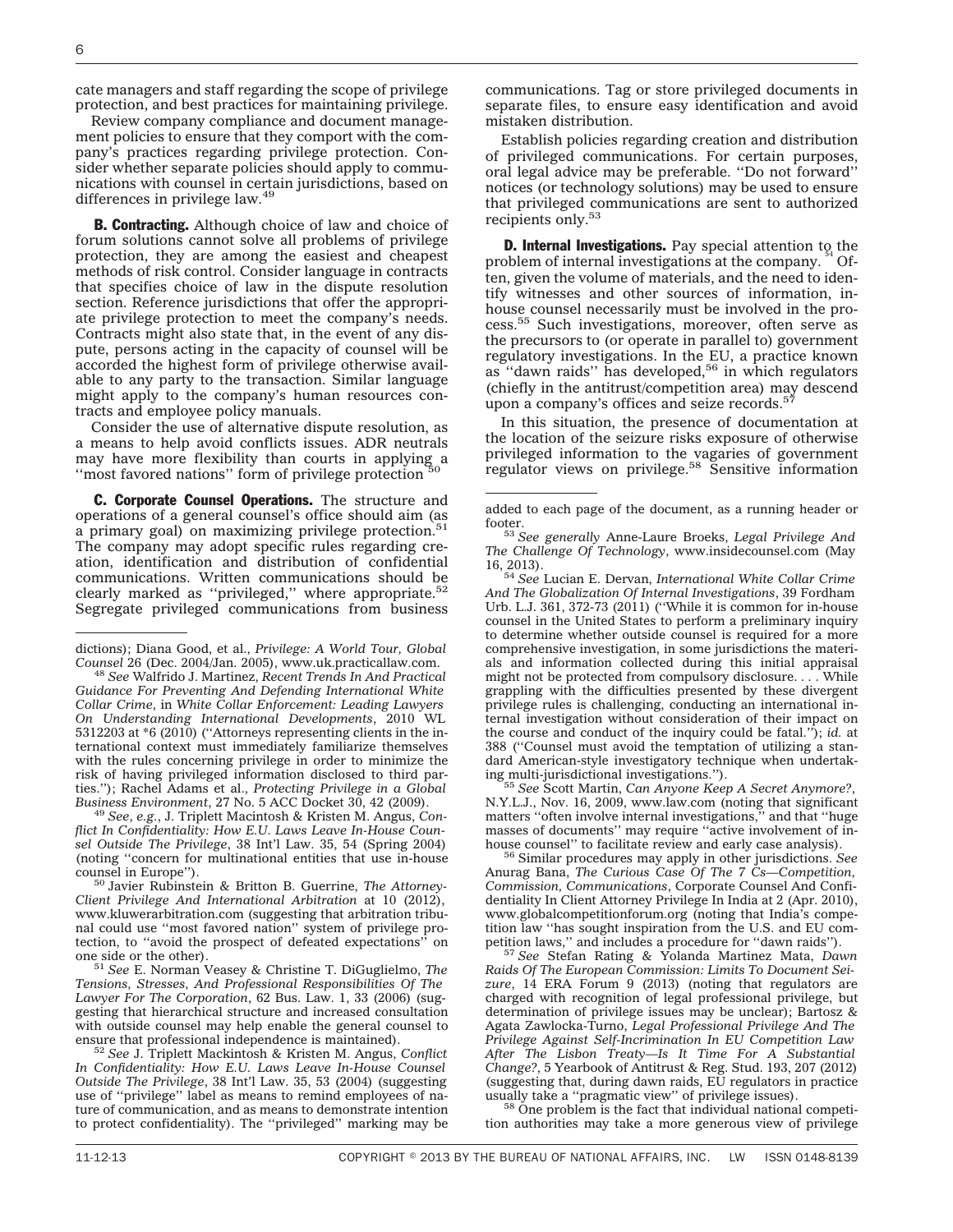(such as notes of interviews and summaries of the results of internal investigations) thus may require particular care, if the company wishes to protect privilege.59 The safest course, no doubt, is to create *no* record of this type.<sup>60</sup> The second safest course is to locate such records away from the company's offices, in a jurisdiction most likely to recognize the privileged status of the records. The third safest course may be to engage local, outside counsel.<sup>61</sup> On this approach, outside counsel might either conduct much of the internal investigation, or in-house counsel might conduct the investigation and orally report to outside counsel (who, alone, would maintain written records of the investigation and its results). Distribution of sensitive records from such investigations must be strictly limited.

**E. Use of Outside Counsel.** The engagement of outside counsel can be expensive. Thus, where the company requires such services, special care should apply, to assure that the company gets the full benefits of privilege protection associated with such engagement. Where deemed necessary (critical counseling issues, investigations, and major disputes, for example), hire outside counsel immediately, to ensure maximum potential privilege protection from the start of the problem.

Once counsel is engaged, limit the distribution of written communications with outside counsel. Avoid forwarding or copying external legal advice. Circulate on a ''need-to-know'' basis. Especially in the EU, do not summarize or annotate external legal advice. If circulated, written legal advice from outside counsel should be presented in its original form, without additional

comment.62 Clearly label all such communications as privileged, and ensure that they are safely (and separately) stored.

Recognize that privilege rules vary from jurisdiction to jurisdiction. Thus, use outside counsel appropriate to the particular assignment and applicable jurisdiction. Until the EU clarifies that ''independent'' counsel include outside counsel in non-EU jurisdictions, take note of the privilege risks associated with use of U.S. counsel for EU investigations.<sup>63</sup>

G. Proof of Foreign Law. Ultimately, where challenges to privilege claims arise in the context of litigation, government investigations or regulatory proceedings, the company must be prepared to demonstrate the bases for its privilege claims. Such claims may depend on the structure and operations of the company in protecting confidential information, but almost certainly will also turn on demonstrating the law applicable to the claim.

In the United States, proof of foreign law, under the Federal Rules of Civil Procedure, is a question of federal law.64 As a result, a U.S. court may ''make its own determination of foreign law based on its own research."<sup>65</sup> Yet, as a practical matter, most courts will expect submissions from the parties regarding choice of law questions, and the merits of claims of privilege. Preparation for such challenges, in advance of an actual dispute, may aid the efficiency and effectiveness of the company's legal presentation when the challenge comes.66

may not be afforded LPP protections.'').<br><sup>63</sup> *See* Justine N. Stefanelli, *Negative Implications Of EU Privilege Law Under Akzo Nobel At Home And Abroad*, 60 Int'l & Compar. L.Q. 545, 556 (2011) (noting that *Akzo* decision to exclude lawyers qualified outside the EU from application of legal professional privilege appears ''anachronistic'' and ''does not take into account the extent to which the EU does business with third countries, including the U.S.''); *id.* at 554 (''If foreign clients are unable to consult U.S. lawyers without fear that their communications will later be exposed, either in the EU or in the United States through some manipulation of U.S. privilege law, the consequences for and burdens on international business could be vast.''); *see also* Scott Martin, *Can Anyone Keep a Secret Anymore?*, N.Y. L.J., Nov. 16, 2011,

www.law.com. <sup>64</sup> *See* Fed. R. Civ. P. 44.1. The burden is on the party claiming the privilege to demonstrate a basis for the claim. *See Saxholm AS v. Dynal, Inc.*, 164 F.R.D. 331, 337-38 (E.D.N.Y. 1996) (noting failure to demonstrate that privilege applied to Danish patent agents); *Santrade, Ltd. v. G.E. Co.*, 150 F.R.D. 539, 546 (E.D.N.C. 1993) (burden to demonstrate basis for privilege ap-

<sup>65</sup> See Curtis v. Beatrice Foods Co., 481 F. Supp. 1275, 1285 (S.D.N.Y. 1980) (judge may ''reject even the uncontradicted conclusions of an expert witness'' and reach ''own decisions on the basis of independent examination of foreign legal authorities''); *Loebig v. Larucci*, 572 F.2d 81, 85 (2d Cir. 1978) (Rule 44.1 ''permits parties to present information on foreign law,'' but court may make its own determination based on research); *see also In re Nigeria Charter Flights Contract Litig.*,

<sup>66</sup> One can imagine gathering together treatises and other authorities on conflicts and substantive privilege law, and even

than the EU institutions themselves. Thus, depending on who participates in the seizure (EU or national authorities, or both) materials may, or may not, enjoy privilege protection. *See* Maciej Bernatt, *Convergence Of Procedural Standards In The European Competition Proceedings*, 8 Competition L. Rev. 255 (2012) (noting need for ''greater convergence'' in procedural standards between EU and national authorities); *Professional Privilege Litigation Remains A Live Issue In Europe's Courts*, www.ibanet.org (2007) (noting decisions of national courts at odds with EU treatment of privilege issues).

<sup>&</sup>lt;sup>59</sup> One significant concern is the risk that, once privileged documents have been seized by foreign regulators, the materials may be shared with U.S. regulators (and even become available in U.S. litigation). *See* James Miller, *Globalization And The Erosion Of The In-House Attorney-Client Privilege* at 110 (Oct. 27, 2010), www.trial.com (''Privileged documents seized by relatively unfettered European investigators may be shared with U.S. regulators and prosecutors.''); *see also* id. at 111 (noting that, in recent years, EU regulators have conducted dawn raids "on a vast range of industries" and noting that the Akzo decision involved a "dawn raid").

<sup>&</sup>lt;sup>60</sup> See Association of Corporate Counsel, Member Briefing On The Akzo Decision And Related Concerns Regarding The Application Of Legal Professional Privilege To Corporate Counsel Communications at 19 (Sept. 14, 2010), www.acc.org (''A safe (but potentially inefficient) approach for in-house counsel and corporate management is to operate as if each internal communication between them could be seized by the enforcement authorities or become available to counterparties in a litigation, and the in-house attorney himself could be called as a witness in a proceeding. This approach involves limiting written communications, and being very careful about what can be put in writing.").

<sup>&</sup>lt;sup>61</sup> See Sam Widdoes, Privilege In A Global Landscape, www.acc.com (2013) (''When dealing in other countries, hiring local outside counsel will provide the company with the highest level of protection[.]'').

<sup>62</sup> *See* Paul Lefebvre, David J. Rosenberg, Matthew Zwick & Chloe Vialard, *Legal Professional Privilege: Comparing Different Approaches Within The United States And The European Union*, 79 Defense Counsel J. 49, 65 (Jan. 2012) (''[N]otes that simply copy the contents of communications with external counsel are also protected; however, notes that comment on such correspondence may not be confidential, and therefore,